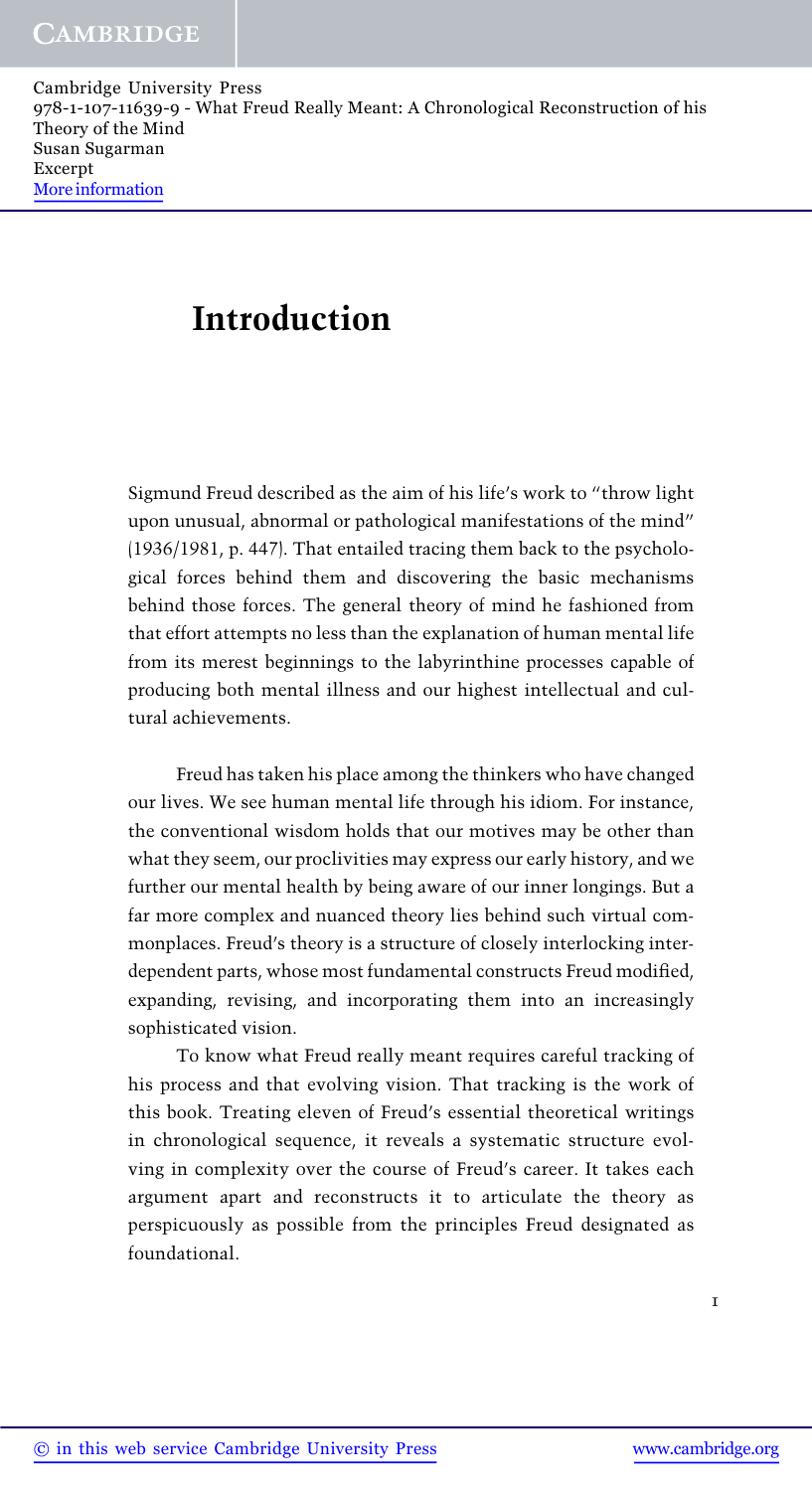#### 2 introduction

That foundational understanding is critical to all who would know Freud, from first-time readers to scholars across the many disciplines that study or apply Freud's thought – among them psychology, anthropology, sociology, history, philosophy, literary studies, architecture, and the arts. But as a result of the assimilation of Freud's work by so manyfields, it has become fragmented – a concept here, a trope there, claims isolated from their germinating context. Such efforts, in removing the ideas from their original setting, inevitably distort them. We lose sight of what the ideas are as Freud construed them and why he construed them as he did.

By way of example, consider Freud's pleasure principle, the idea that in our doings we strive to avoid pain and where possible cultivate pleasure. The idea at least superficially resembles the Utilitarian objective of happiness, happiness in that tradition encompassing both pleasure and usefulness. Utilitarian thought posits happiness as an ideal, however, a metric toward which we ought to strive, whereas Freud's pleasure principle expresses an observation of a central human tendency (Govrin, 2004). That observation, anchored in a web of considerations tracing all the way back to mere reflexive function, characterizes the most elemental principle to which, according to Freud, our mental life conforms.

The fragmentation of Freud's theory has had the further consequence of affecting the way in which it is understood in the popular and critical imagination – what we might call the culturally received Freud. Freud's ideas are crudely reduced to contending that we are possessed by infantile urges, driven by sex and aggression, and dominated by unbridled hedonism. Although those characterizations do embody constituents of Freud's theory, they communicate only part of it: Freud is trivialized to say we are nothing but our infantile origins and sexual and aggressive instincts, and we strive only for pleasure. This culturally received Freud is, as the book will show, the diametric opposite of the Freud of the pages of his own works.

The book maps out Freud's master program. It presents his theory as the edifice it is, an explanation, from first principles, of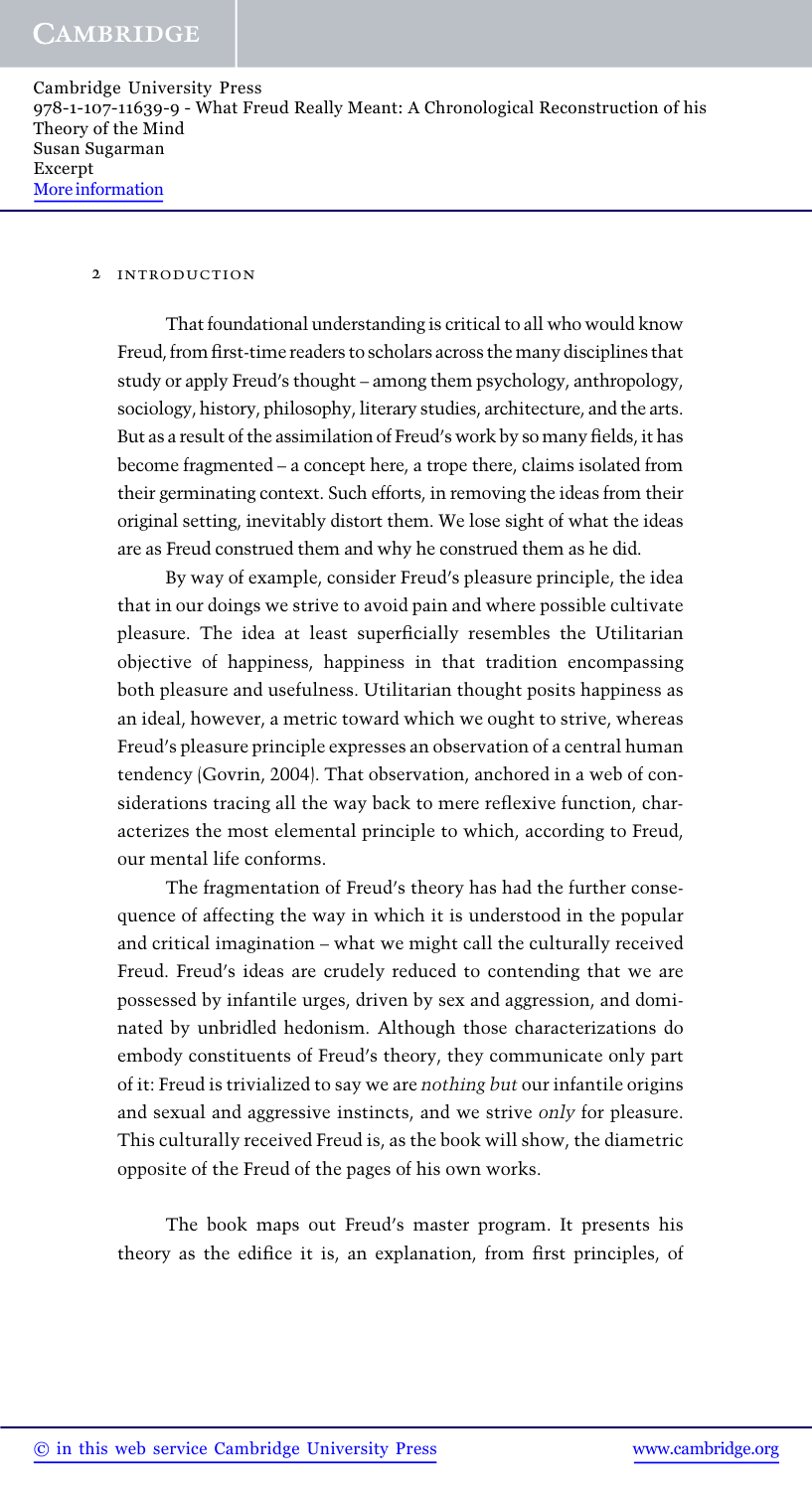## introduction 3

human mental life from its origins to the intricacies of the modern adult mind. Continually evolving entity that it also is, the theory unfolds in layered, overlapping fashion in the target writings, which consist of some of the shorter works that represent identifiable steps in Freud's thinking.

They begin with the 1911 "Formulations regarding two principles of mental functioning" and end with Civilization and its Discontents, from 1930. The former introduces his "pleasure" and "reality" principles and the latter integrates these with the later additions and emendations Freud made to the theory. The intervening texts include three of his papers on metapsychology, the endeavor that looks at the mind in self-consciously theoretical terms, and other similarly schematic contributions. In that group are his 1914 paper propounding the concept of narcissism; his speculative Beyond the Pleasure Principle of 1920; The Ego and the Id (1923), which introduces the hypothetical agencies of "id," "ego," and "superego"; and his short paper on masochism, in which he revises his concept of pleasure and how we pursue it. The book's opening chapter visits Freud's accessible summary of his early theory, Five Lectures on Psychoanalysis (1909a). The Epilogue sets the theory into relief against reductive accounts of it.

Freud's works, despite their occasional turgidity and sometimes arcane idiom, are gracefully turned, and they tell a story – a fascinating and resonant one that evokes mental life as we live it and finds its pulse.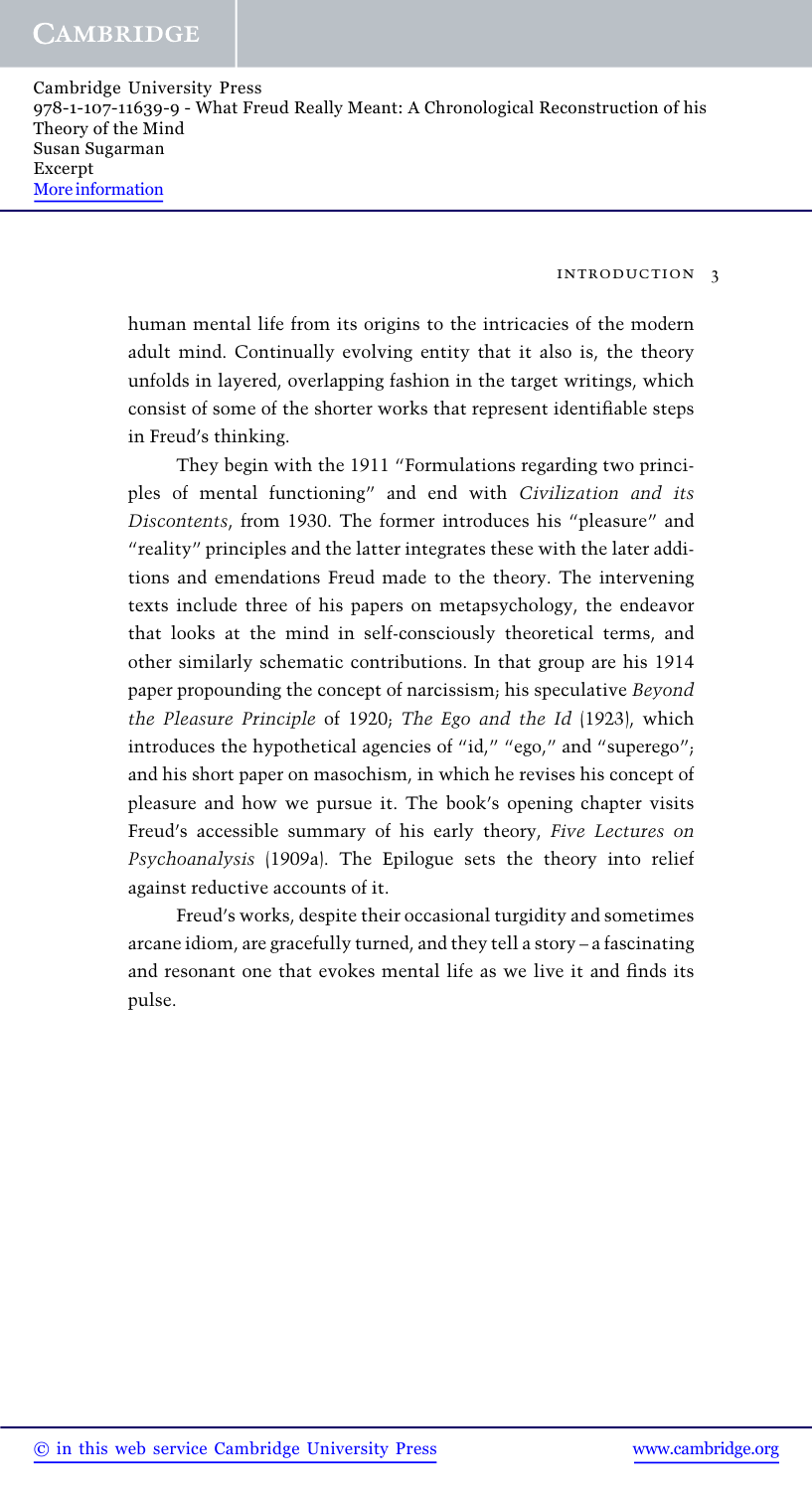# 1 Freud on psychoanalysis: Five Lectures on Psychoanalysis (1909a)

The task is ... to discover, in respect to a senseless idea and a pointless action, the past situation in which the idea was justified and the action served a purpose.

– S. Freud, Introductory Lectures on Psychoanalysis, p. 270.

Freud, trained as a medical doctor, turned to psychology after studying treatment of the neurotic disorder hysteria with the French neurologist Jean-Martin Charcot. In the 1890s he collaborated with Viennese physician Josef Breuer in an early improvisation on what would become psychoanalytic treatment of that disorder – one in which patients exhibited behavioral symptoms ranging from tics to severe paralysis, all without organic basis.

His theory originated in that experience and remained accountable to his clinical observations thereafter. In 1909, by invitation of the president of Clark University in Massachusetts, Freud presented some of those observations to a predominantly lay audience. His addresses, published as Five Lectures on Psychoanalysis, engage both theory and therapy; their ongoing synergy would drive Freud's contribution then and going forward.

Freud makes the critical point in that slender work that psychopathological symptoms, like more evidently rational behavior, have a sense. They are determined, by which he means they follow coherently from some premise in the person's mind. They serve a purpose. Thus, the human mind, and even the diseased human mind, as Freud conceives it, is not a mad, seething cauldron; it has integrity and structure.

After grounding his conception in an illustration of psychopathology, Freud calls for and proposes a psychological explanation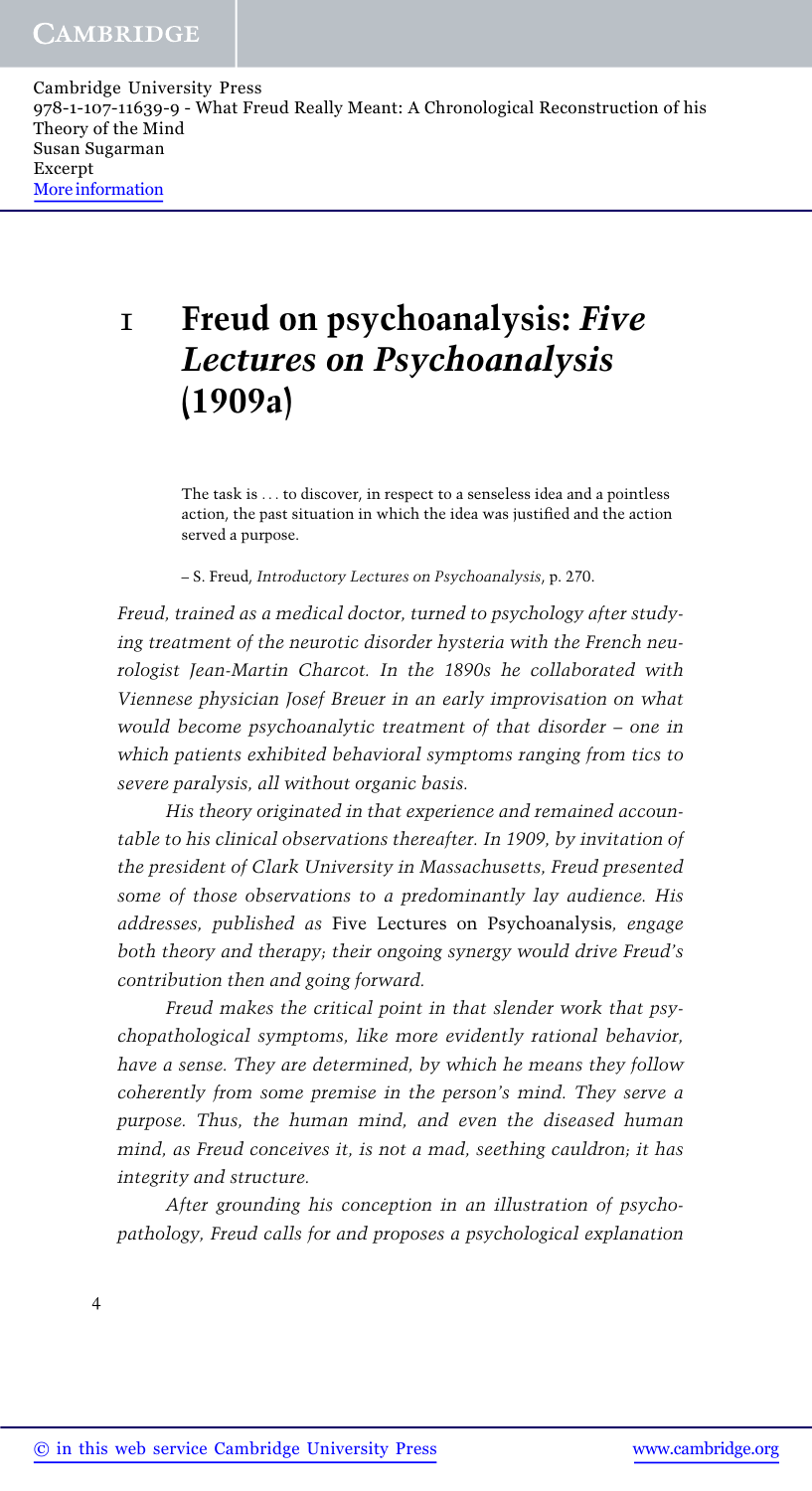## THE SENSE OF SYMPTOMS AND THEIR IMPLICATIONS 5

of mental illness. Then, drawing on his clinical experience, he outlines techniques of psychoanalytic therapy through which he found it possible to uncover the source of individual ailments and cure them. Next he describes a general etiology of disorder that has resulted from his efforts, which brings him to a discussion of what he calls the sexual function and its place in human development. He concludes with an extrapolation to the nature of psychological health.

## the sense of symptoms and their implications for unconscious mentation

In his first lecture, Freud discusses a case of hysteria treated by Breuer and draws from its symptoms and treatment a justification of the existence of unconscious mentation. Before Breuer, hysterias, labeled as such by the medical establishment in keeping with the ancient Greek designation, were held to be associated with previous emotional shock and were largely dismissed. Breuer, and subsequently Freud, approached sufferers instead with sympathy and interest. They began treating them through the use of a "talking cure," as they called it after a patient's description, in which patients recalled, initially under hypnosis, memories associated with their symptoms.

That patient, known in Freud and Breuer's writings as Anna O., suffered a panoply of symptoms in connection with which she was able to summon fragments of traumatic scenes during which she had originally suppressed powerful affect. For example, when she suffered an inability to drink despite unrelenting thirst, she recalled her revulsion upon having once caught sight of her governess's detestable dog drinking from a human cup. Although at the time of the encounter she had out of propriety withheld her reaction, she now re-experienced the event with a rush of disgust. She awoke from her hypnotic trance pleading for water, which she immediately drank.

Based on such data, Freud and Breuer concluded that hysterics suffer from unconscious "reminiscences" (p. 16) of traumatic experiences. Their symptoms arise as internally coherent, though outwardly maladaptive, overreactions to the memories, occasioned by patients'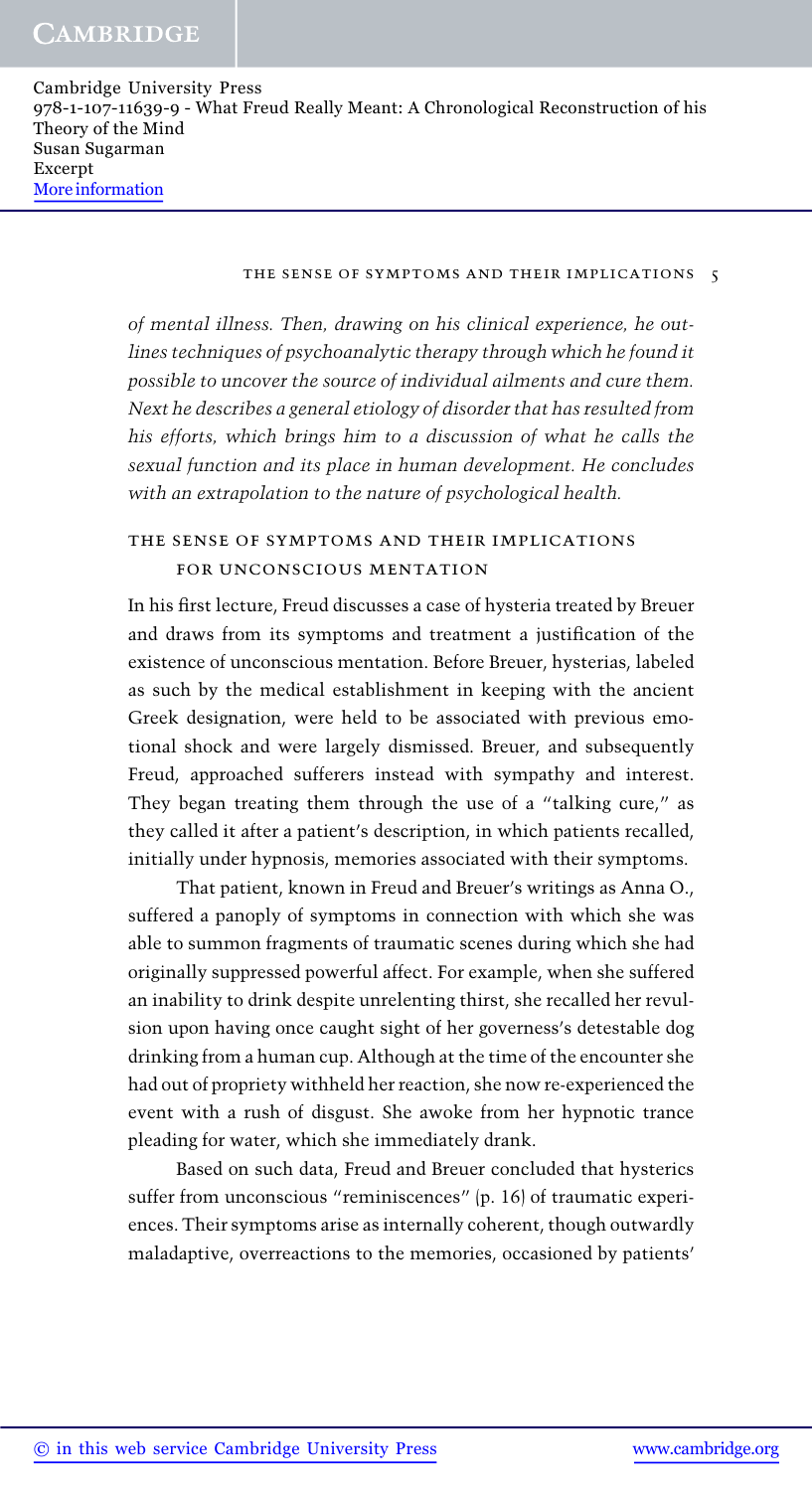## 6 freud on psychoanalysis

suppression of powerful affect at the time of the instigating events. Discovery of that pattern provided the grounds for Freud's iconic belief that much of human mentation occurs outside awareness, or unconsciously, and can influence conscious experience and behavior.

## the psychodynamic perspective on psychopathology

The dominant view of hysteria when Breuer and Freud began their collaboration ascribed the illness to a pervasive degeneracy of the nervous system, which causes the system to abort some of its operations. But a general weakness of that kind, Freud argues in his second lecture, cannot explain the normal and even superior intellectual function exhibited by some sufferers. Anna O., for example, while beset by her symptoms, exhibited heightened fluidity in a foreign language, among other capabilities. Freud, accordingly, believed himself licensed to develop a more specific, psychological hypothesis involving the dynamic interaction of different interests within the mind.

Given that patients could recover otherwise inaccessible memories when under hypnosis, he reasoned, some force must be holding the memories from conscious awareness. He conceived that force as a resistance to the material, the resistance driven by interests, like propriety or safety, that lead us to perceive the material as threatening. The effect of that unconscious resistance is the repression of the memories, the forcing of them from consciousness.

Freud adduces the case of Elisabeth von R. to further illustrate that dynamic. When under treatment for neurosis, she, like Anna O., recalled a painful memory she had evidently repressed. In the memory, upon arriving at the bedside of a beloved sister who had just died, she had the fleeting thought that the sister's husband, to whom she had felt attracted, would now be free to marry her. She immediately banished the heinous thought, but subsequently developed symptoms – the involuntary production of a clacking noise. Here, then, was a wishful impulse that collided with a competing imperative and was swept from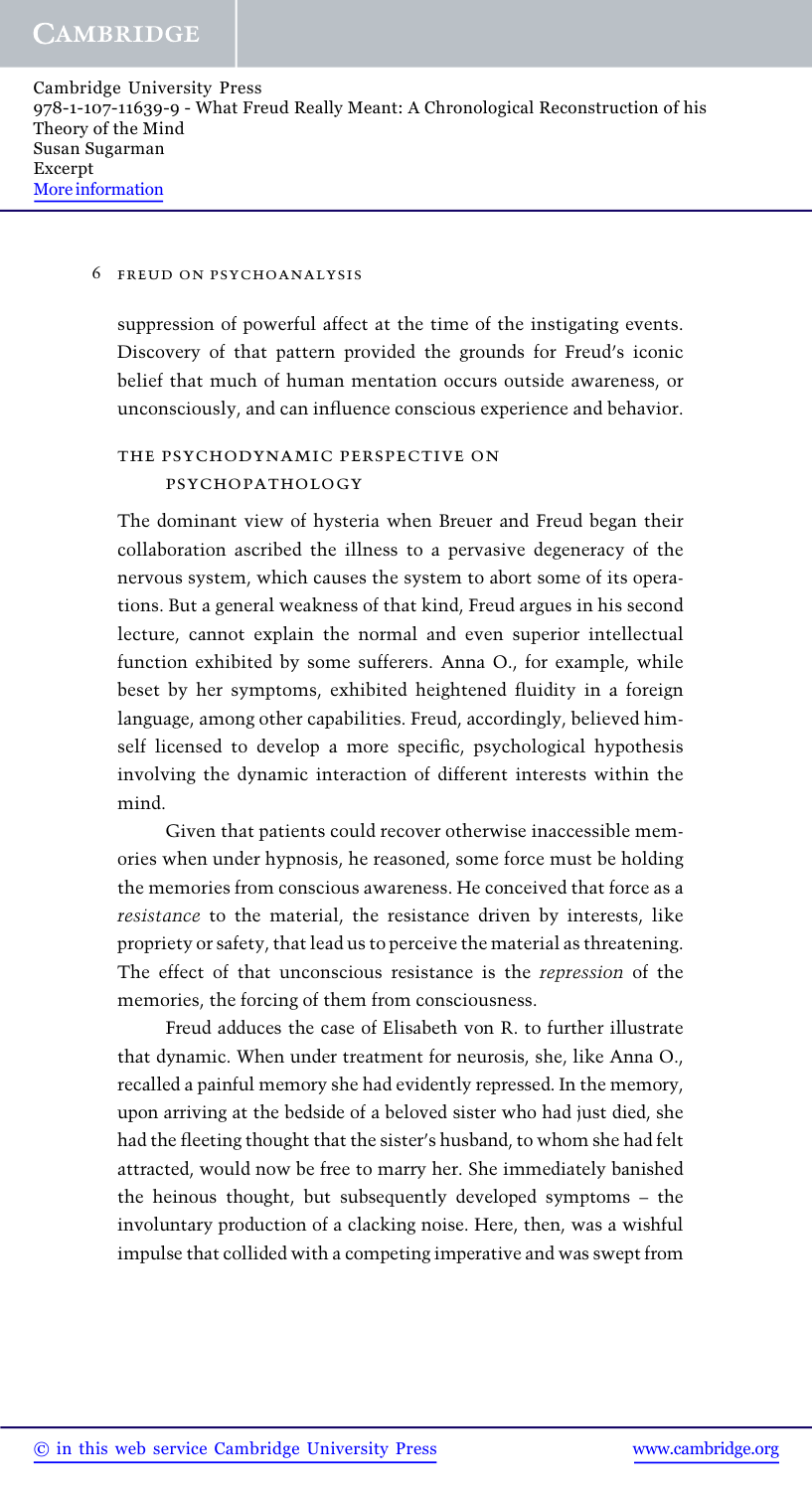## THERAPEUTIC TECHNIQUE 7

consciousness, in the aftermath of which the patient fell ill. The recall of the impulse restored her health. So again were Freud's thesis about the role of repression in the development of psychopathology, and the effectiveness of "the talking cure" in its elimination, supported.

By the time Freud treated Elisabeth von R., he had abandoned hypnosis as the means by which to elicit unavailable memories from patients. It had proved a temperamental tool, and one to which not all patients responded. It also masks the forces of resistance without eliminating them. Freud observed that in the altered state brought on by hypnosis patients at best momentarily retrieve the repressed material they are after. Once they regain consciousness, their resistances move back into place, ready to repulse disturbing content angling for expression.

Conscious efforts to retrieve the lost content, by contrast, trigger and actually expose the resistances. It is only at that juncture that patients can work to overcome them. The conscious overcoming of the resistances both reveals the forgotten content and disarms the resistances to it, leading to an enduring cure.

Freud remarks, before turning to the question of just how therapy might harness resistances, that symptoms themselves represent a partial failure of repression. Because they express blocked content in disguised form, they circumvent the forces of resistance, as exemplified by Anna O.'s inability to drink. And because that failure represents the repressed material's coming partially forward, it provides a point of departure for the unmasking of additional forbidden material.

## therapeutic technique

How, Freud asks at the start of his third lecture, might therapy seize upon that point of departure to dislodge layers of resistance through conscious dialog and recover the pathogenic formations behind them? One tactic, in which Freud instructed patients either to say the first thing that came into their minds in connection with their situation or to respond to a prompt, met with mixed success at best: the ideas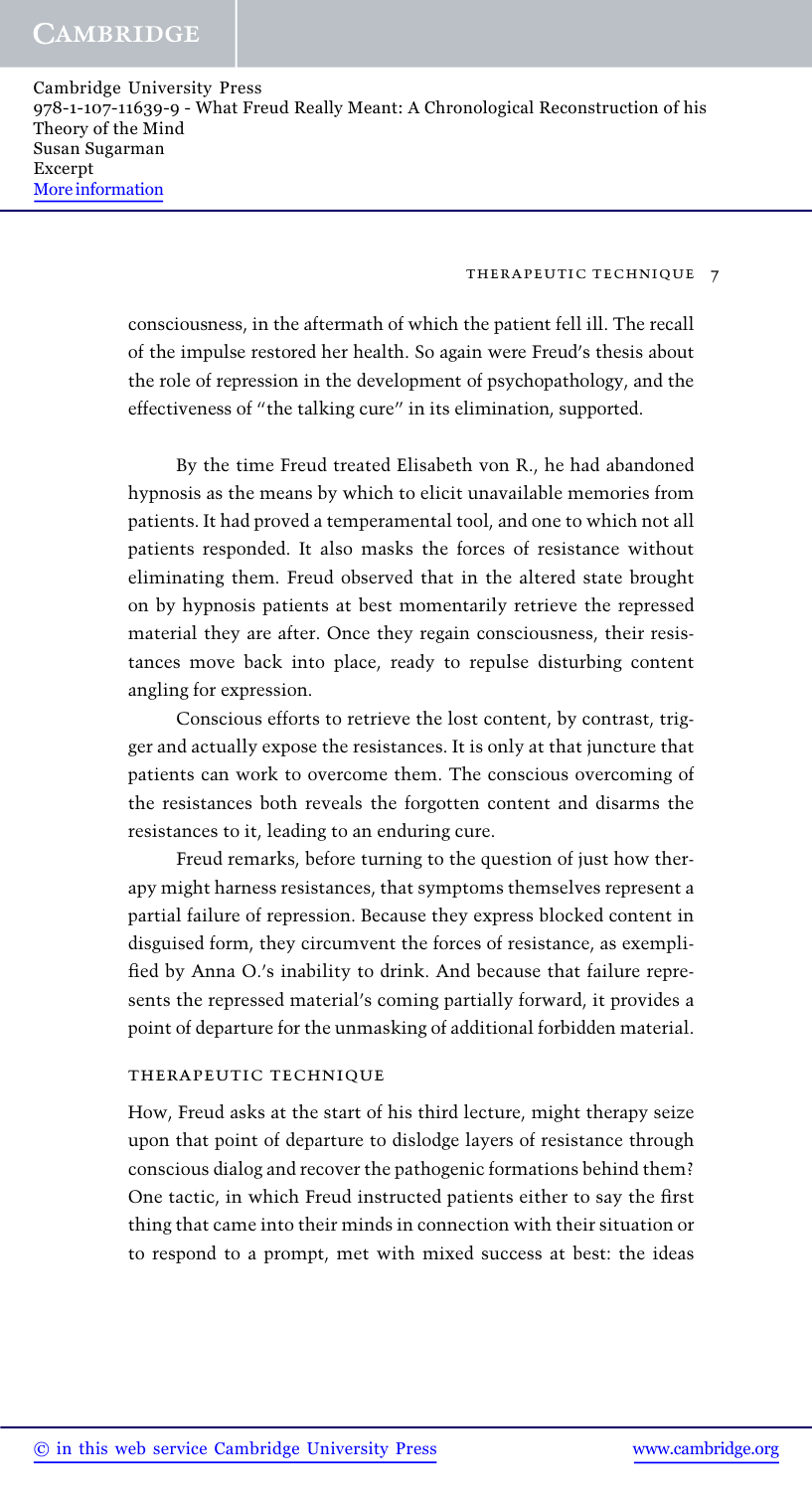## 8 freud on psychoanalysis

patients generated were too remotely related to the repressed content to help them recover it.

But, Freud realized, holding to his thesis of determinism, that remoteness made them no less suited than patients' more transparent offerings as points of departure in the search for the repressed content. The search would simply require more steps. Accordingly, he made the assumption that any idea patients offer when they are struggling for insight has to have at least some connection to the sought-after material. As their symptoms themselves express, such patients grapple with both concealed impulses striving for expression and equally strong forces of resistance to keep the impulses from awareness: Anna O.'s inability to drink expressed her repressed revulsion at the dog's drinking from a cup and served to disguise the disgust. Likewise, intermediate ideas patients might generate about those symptoms would express both.<sup>1</sup>

With respect to the search process in itself, patients could be asked what associations – thoughts, recollections, etc. – a symptom, intermediate idea, or other circumstance evokes. Then they could draw associations to those new associations, under the operating assumption that eventually they would come upon their repressed thoughts.

Freud discovered that for the process to work, patients had to promise complete candor in articulating the thoughts that crossed their minds, including the reprehensible, the silly, and the obscure or incoherent. Those judgments – that an idea is reprehensible, silly, etc. – represent the voice of resistance, which presumably asserts itself just when patients are verging on the material they would rather keep back.

In addition to symptoms, Freud recognized, dream imagery, and also the apparent mental accidents such as slips of the tongue he called parapraxes, could be used as starting points for chains of association in psychoanalytic treatment. He believed, based on both self-observation and work with patients, that dreams express disguised wishes and

Freud later (e.g., 1918, p. 66) uses the term compromise formation to describe this juxtaposition, especially in the case of symptoms.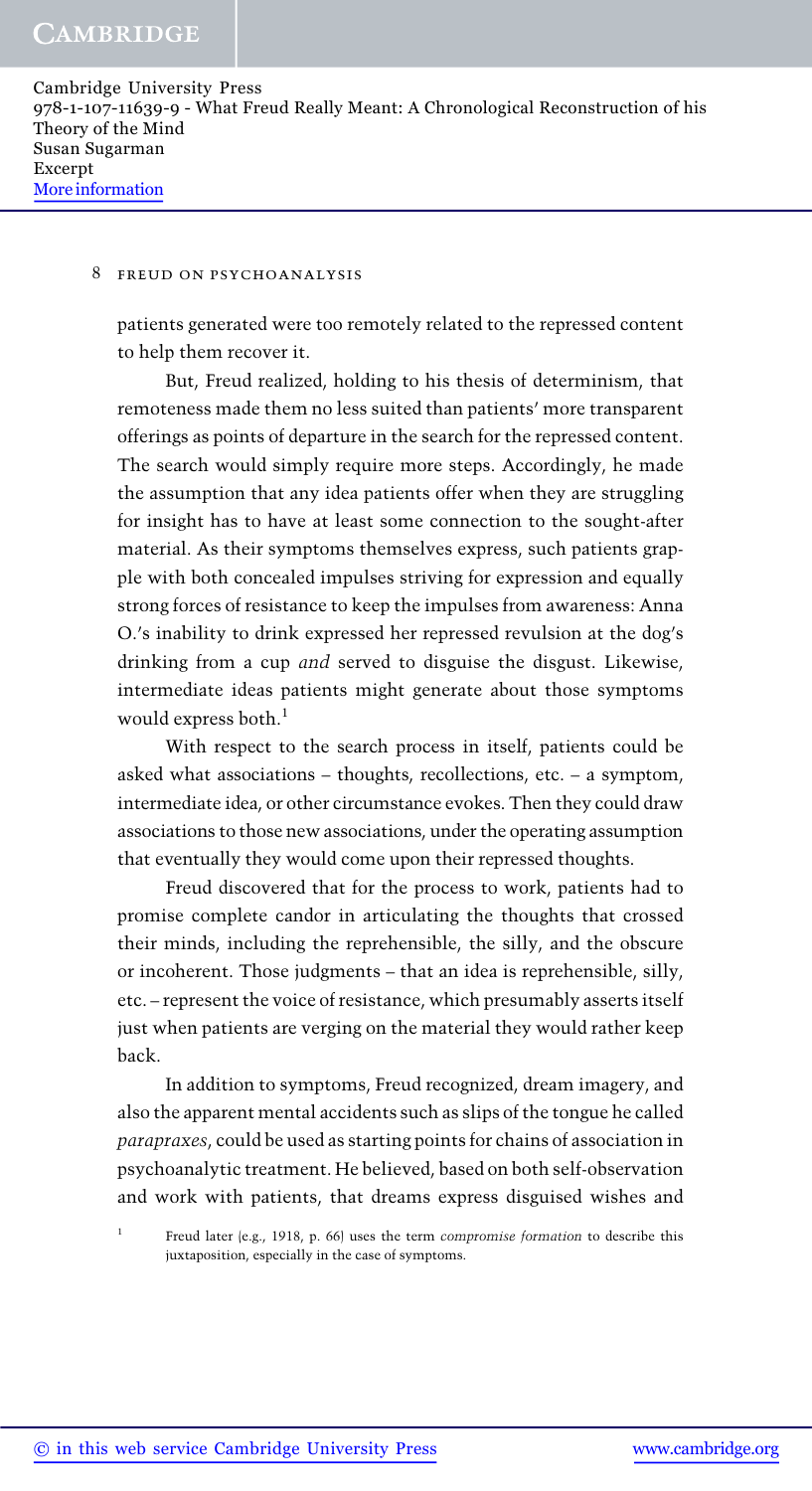#### THE DEVELOPMENT OF THE SEXUAL FUNCTION 9

thus serve as a "royal road" to the unconscious (1900); parapraxes sometimes betray a counterwish to the intention the person is trying to express (1901).

Freud identified one last starting point for exploration in the healing process in patients' transference onto the practitioner of their previous significant relationships. Transference is the process whereby patients come to perceive traits in the intentionally neutral practitioner that might or might not exist. Freud inferred the perceptions to be projections of perceived characteristics of people from the patients' pasts. By this primitive, involuntary means, patients "repeat" rather than "remember," their early relationships; the practitioner, in turn, reflects the perceptions back to the patient, enabling investigation of their source.

## the development of the sexual function and the origin of neurosis

The preponderance of neuroses Freud treated via the foregoing techniques turned out to trace ultimately to childhood and in particular to impressions from patients' early erotic experience, as manifested in the nuclear family. Freud calls this segment of life the sexual function, the term sexual having a broader meaning than its conventional use. Having already made the defining claim that sexuality extends well beyond genital activity (Freud, 1905a), Freud, in the fourth of his Five Lectures, examines its early manifestations, which become the core of many later trends.

He earlier marshaled three sources of evidence for the broad reach of sexuality. One is the existence of perversions, in which body parts unrelated to the genitals become capable of sexual arousal to a degree normally reserved for the genitals; sexual foreplay shows this to a lesser degree. The second is homosexuality, in which sexuality operates independently of the reproductive function, and the third, the subject of this lecture, the reality of sexual activity in children.

Regarding the last, Freud expanded on others' observations of children's interest in their genitals, on the physical side, and the